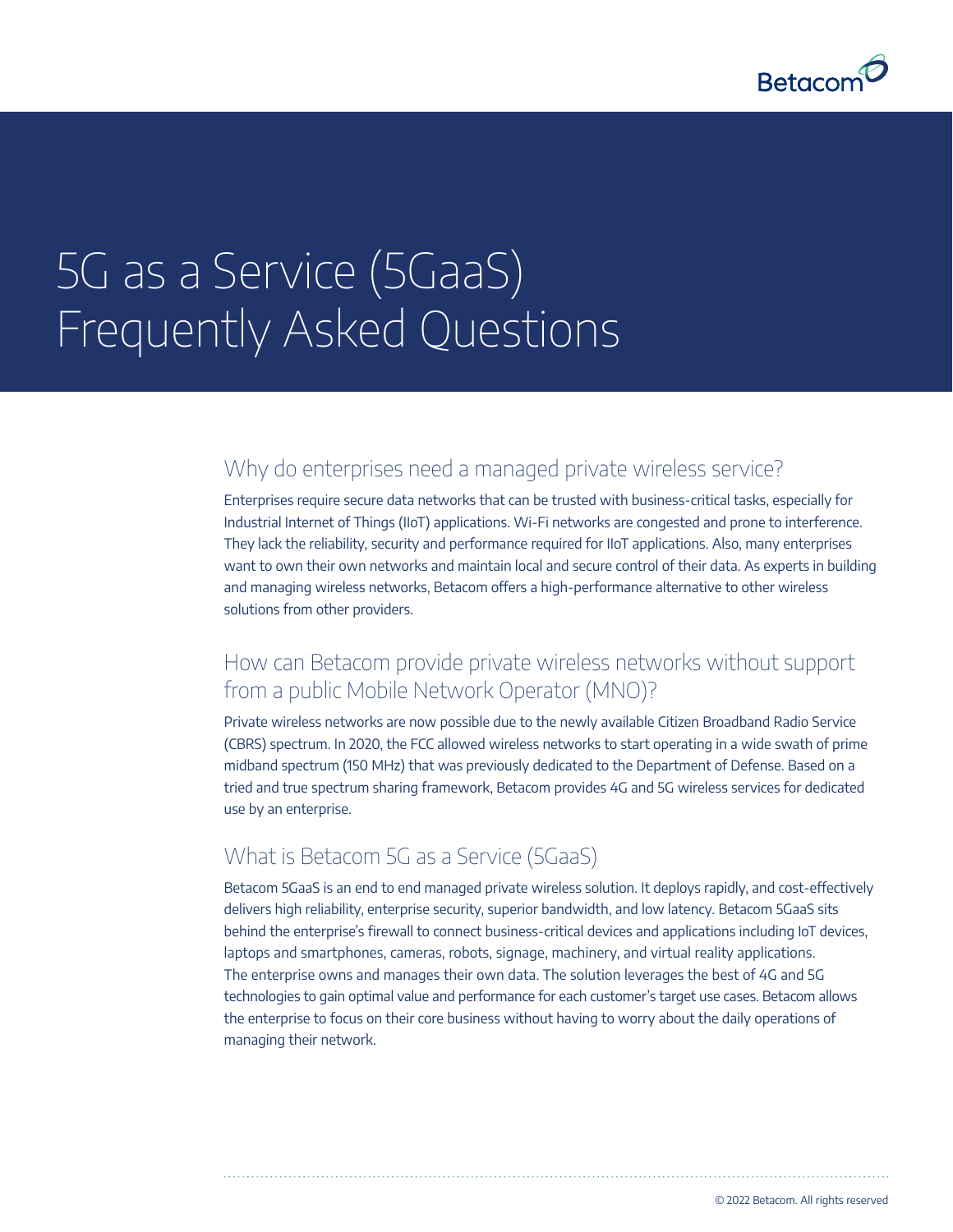## What is included with Betacom 5GaaS?

Betacom 5GaaS is a fully managed private wireless network that puts network ownership and control in the hands of the enterprise, and includes the following:

- End-to-end network plan, design, build and manage all done in-house by a team of experts
- Dedicated CBRS wireless spectrum
- Complete hardware and software solution from the core to the RAN
- Cloud-based Security and Service Operations Center (SSOC) a modern AI-driven NOC that provides network and security monitoring plus technical support
- Enterprise-grade service level agreements

#### Why is Betacom getting into this business?

Betacom's 30-year history is grounded in standing up and maintaining wireless networks for US wireless operators and large venues like hotels, convention centers, airports, and major stadiums, including the location of the past two Super Bowls. Betacom 5G as a Service is built on that solid foundation, delivering a robust private wireless solution that is designed, installed and managed for them.

## Others are offering private wireless services, why is Betacom 5GaaS different?

Betacom has two main differentiators:

- 1. Other private wireless vendors don't offer a managed service, forcing them instead to acquire inhouse expertise. This can be a big headache, an added expense, and a roadblock for experiencing the benefits that private wireless networks can offer.
- 2. At the heart of Betacom 5GaaS is its modern Network Operations Center (NOC). Betacom's Security and Service Operations Center (SSOC) is a highly secure command and control center. It is equipped with state-of-the-art AIOps tools and staffed by technical experts who proactively monitor and manage our customers private wireless network end-to-end.

#### What are the other features of being backed by the SSOC?

The SSOC offers all the tools and technical expertise to securely manage a private wireless network. These include:

- AIOps tools providing real-time network performance monitoring
- Regular preventative maintenance on all components
- Technical support with wireless network experts
- Security monitoring and vulnerability analysis
- Customer portal access to submit trouble tickets, change requests, and get answers to FAQs

© 2022 Betacom. All rights reserved